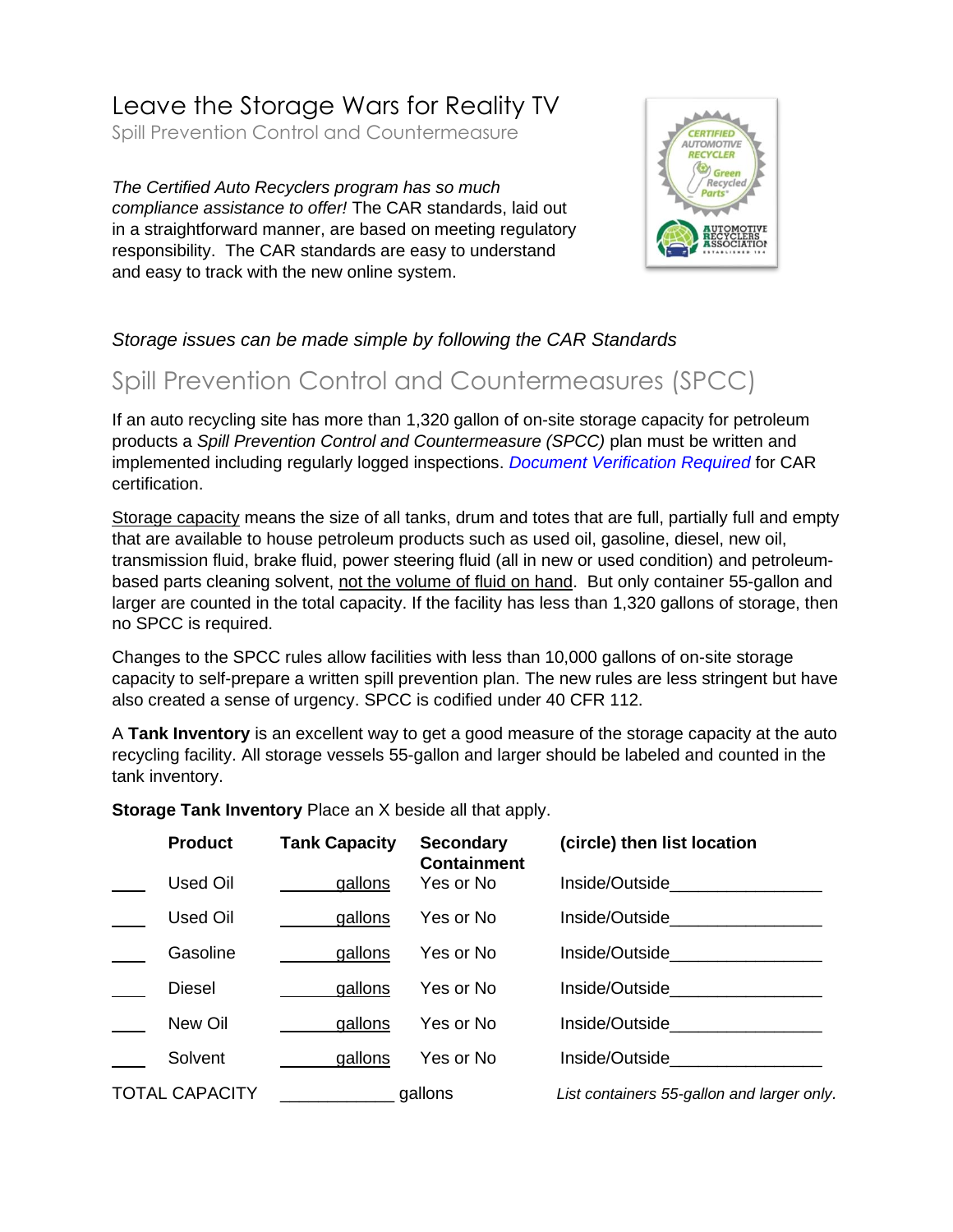Facilities with greater than 10,000 gallons of oil storage capacity SPCC Plans must be reviewed and certified by a licensed Professional Engineer.

### OSHA has labelling requirements under the Globally Harmonized System

The Hazard Communication Standard or HCS has labeling requirements that display the *GHS*  identification of chemicals, signal words, pictograms and precautionary statements. The type of label required in the workplace is called a secondary label (not for transport).



These requirements reflect OSHA's belief that training is an essential part of every employer's safety and health program for protecting workers from injuries and illnesses. Many researchers conclude that those who are new on the job have a higher rate of accidents and injuries than more experienced workers.

OSHA concluded that effective management of worker safety and health protection is a decisive factor in reducing the extent and the severity of work-related injuries and illnesses. Effective management addresses all work-related hazards, whether or not they are regulated by government standards.

A copy of the Plan must be maintained at the facility or property where oil is stored. The plan must be reviewed and recertified every five years either by a professional engineer or selfcertification.

#### **The SPCC Plan Must Include**

- Written descriptions of any spill events in the preceding twelve months, including corrective action and plans to prevent recurrence.
- Physical layout of facility, including a diagram marking location(s) and contents of each oil storage container and any completely buried tanks, transfer stations and connecting pipes.
- Predictions of the direction, rate of flow, and total quantity of oil that could be discharged.
- A complete discussion of the spill containment and/or diversionary structures used at the facility, such as dikes, berms, or retaining walls, curbing, culverts, gutters, or other drainage systems or spill diversion/retention ponds. Include information on double-wall tanks **and list all sorbent materials to contain spills.**
- A discussion of how the facility manages containment area drainage, including storm water in dikes, dike drainage practices such as inspection procedure and manual discharge and management of un-diked areas diverted to a retention area.
- Describe bulk product storage practices, including verification that tank material and construction are compatible with material stored.
- Describe **secondary containment** means such double-wall tanks and/or dikes with capacity equal to the largest tank plus 10%.
- Procedure to ensure that drainage of containment area does not release oil and the record keeping system to document compliance (i.e., diked area drain valve locked closed; area